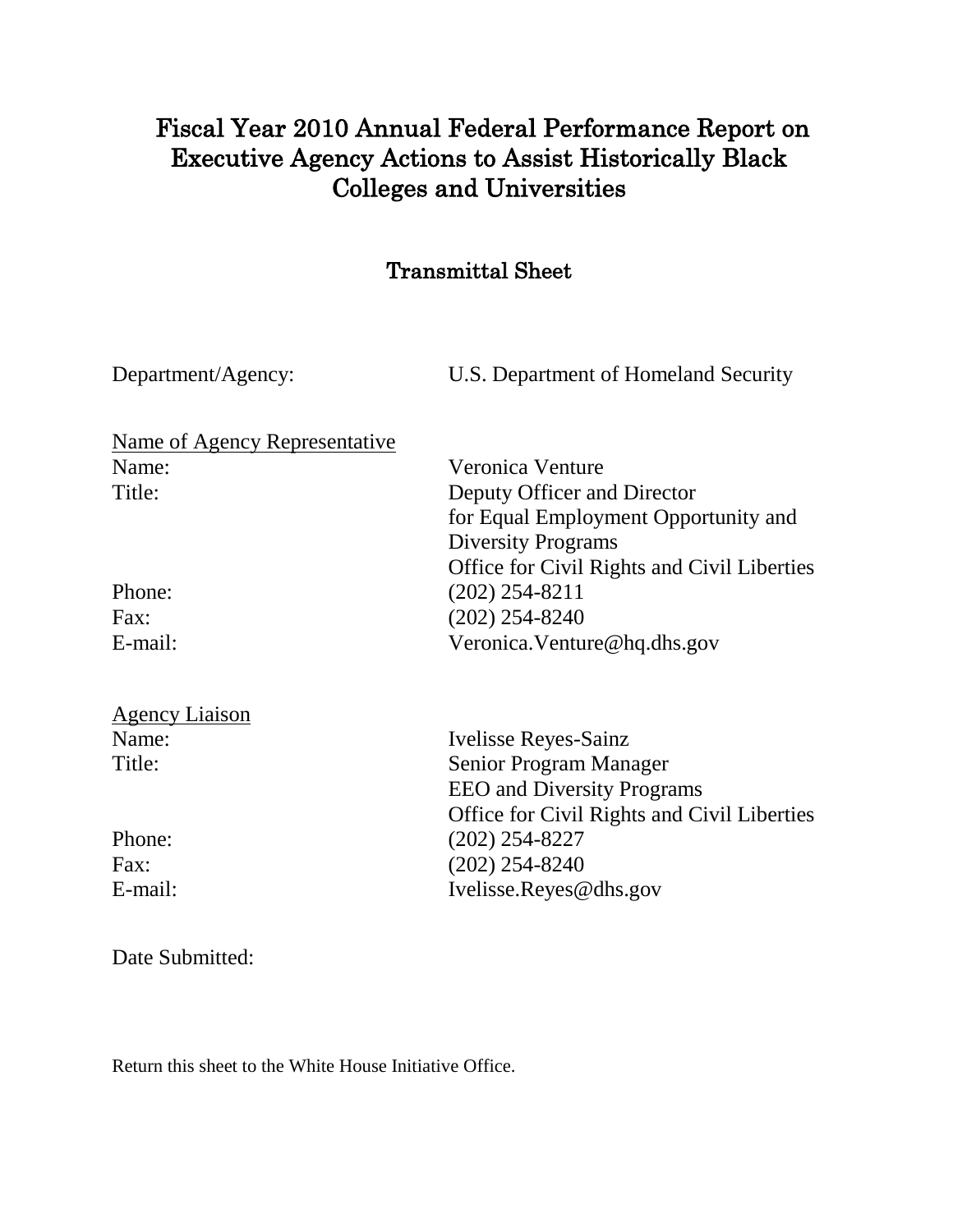

Homeland Security

# WHITE HOUSE INITIATIVE ON HISTORICALLY BLACK COLLEGES AND UNIVERSITIES

Annual Performance Report on Executive Agency Actions to Assist Historically Black Colleges and Universities Fiscal Year 2010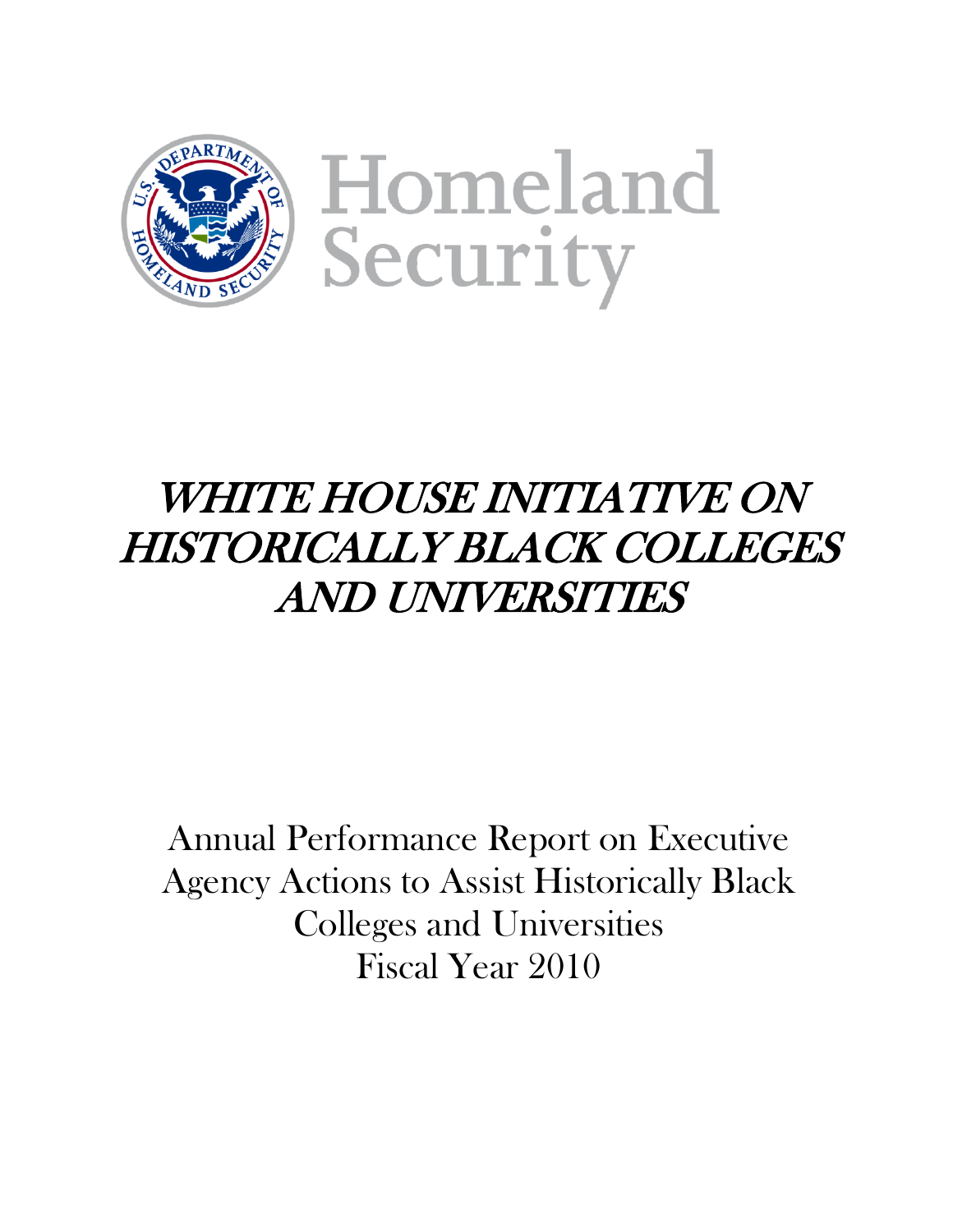## U.S. Department of Homeland Security Annual Performance Report on Executive Agency Actions to Assist Historically Black Colleges and Universities For Fiscal Year 2010

#### Part I, Section A – Executive Summary

I

The Department of Homeland Security (DHS) hereby submits this Annual Performance Report on Executive Agency Actions to Assist Historically Black Colleges and Universities (HBCUs) for Fiscal Year (FY) 2010, pursuant to Executive Order 13532, Promoting Excellence, Innovation, and Sustainability at Historically Black Colleges and Universities (February 26, 2010). The purpose of the Executive Order is to advance the development of the Nation's full potential and to advance equal opportunity in higher education, strengthen the capacity of HBCUs to provide the highest quality education, increase opportunities for these institutions to participate in and benefit from Federal programs, and ensure that our Nation has the highest proportion of college graduates in the world by the year 2020.

DHS is committed to supporting the objectives of Executive Order 13532, and DHS's Office for Civil Rights and Civil Liberties (CRCL) reports on the continual Department-wide planning and activities to assist HBCUs. DHS's FY 2010 Annual Performance Report shows that the Department has unified efforts – including the consolidation and coordination of all DHS Support and Operational Component HBCU activities – to meaningfully and efficiently strengthen HBCUs. This Report specifically focuses on the objective of Executive Order 13532 to use grant awards to promote opportunities for HBCUs to participate in programs that develop the capacity of HBCUs to contribute to the development of human capital and to strengthen America's economic and technological base.

The Department's FY 2010 strategies to support HBCUs included DHS's participation in the following key categories, identified by the White House Initiative on HBCUs:

- Research and Development (R&D)
- Training
- Facilities  $& Equipment$  (F&E)
- Internships, Recruitment, and Intergovernmental Personnel Acts (IPAs)
- Student Tuition Assistance (STA), Fellowships, and Scholarships
- Direct Institutional Subsidies (DIS)
- Third-Party Awards (TPA)  $\bullet$

To support these activities, DHS Components projected a total funding amount of \$7,212,443 to HBCUs, which represents 11.7 % of the total DHS FY 2010 awards projected for Institutions of Higher Education (IHEs). However, DHS exceeded the projected amount by dedicating an actual total funding amount of \$36,906,883 to HBCUs during FY 2010 –18% of total IHE funding. DHS's overall funding to IHEs decreased by over 50%, from \$433,066,524 in FY 2009 to \$210,266,757 in FY 2010. However, the decrease in HBCU funding was only 13%,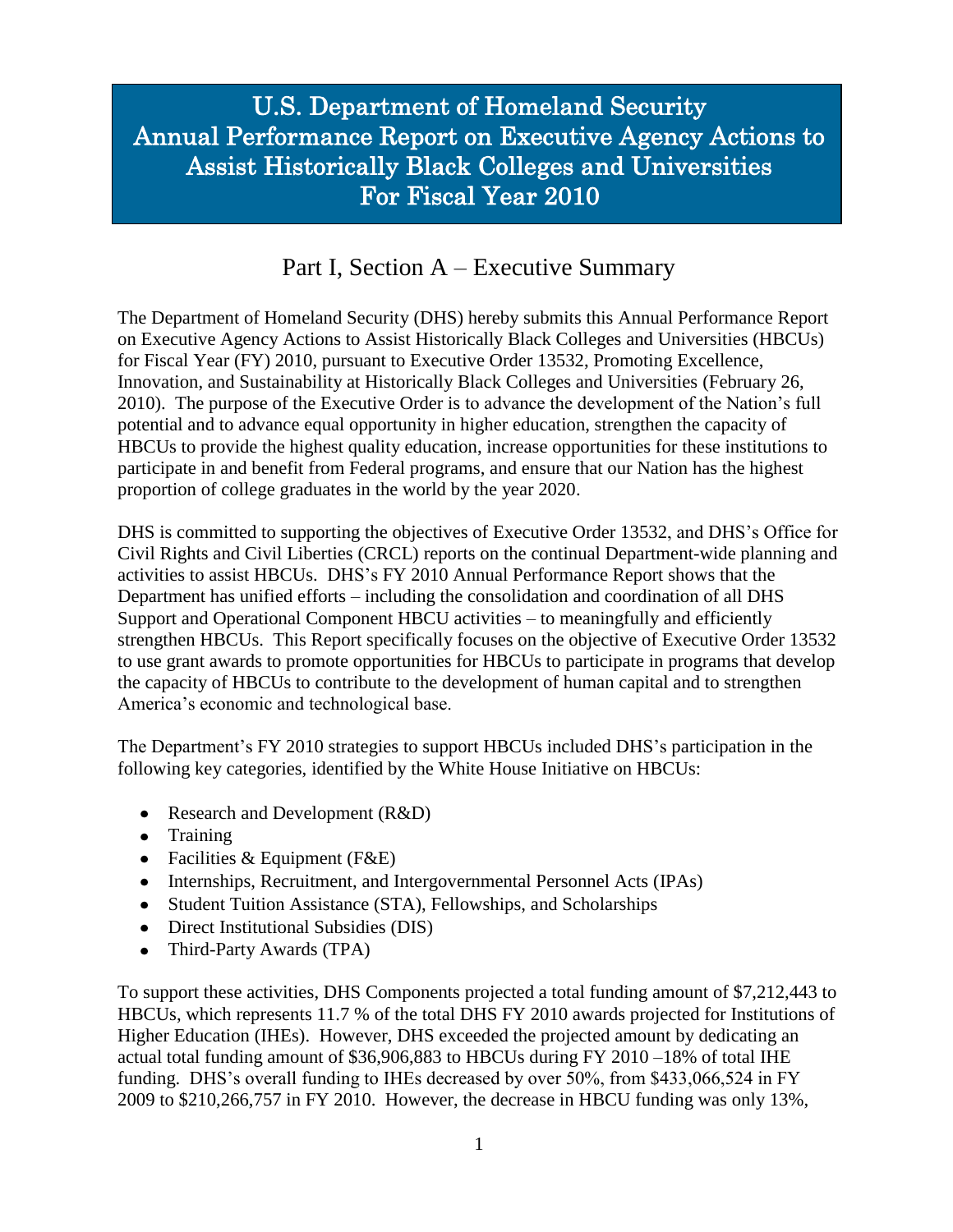from \$42,543,303 in FY 2009 to \$36,906,883 in FY 2010. Specifically, from FY 2009 to FY 2010, DHS decreased HBCU funding in the following award categories: Training (-\$9,405), F&E (-\$6,940,363), STA (-\$33,351), and DIS (-\$1,382,400).

Reasons for the decline in DHS funding to HBCUs are as follows:

- Federal Emergency Management Agency (FEMA) reported a drop in requests from HBCUs for the Facilities and Equipment Grant.
- Only one HBCU won the Headquarters-Science and Technology (S&T), University Programs, Career Development Grant in FY 2010.
- U.S. Immigration and Customs Enforcement (ICE) reported a slight decrease in participation from HBCU students in DHS internship programs.
- U.S. Secret Service (USSS) indicated that its decrease in funding was due to budgetary constraints.

In contrast, during FY 2010, DHS significantly increased HBCU funding in four key categories: R&D, Internships, Recruitment, and TPA. Specifically, in the R&D category, three DHS Components – HQ-S&T, University Programs, FEMA, and the Transportation Security Administration (TSA) – awarded a combined total of \$6,708,959 to HBCUs. Under the Internships category, ten DHS Components reported a combined total of \$2,028,425 in awards to HBCU students: U.S. Customs and Border Patrol (CBP); U.S. Citizenship and Immigration Services (USCIS); U.S. Coast Guard (USCG); Federal Law Enforcement Training Center (FLETC); Headquarters-Office of the Inspector General (OIG); Headquarters-Office of Procurement Operations (OPO); S&T, University Programs; ICE; TSA; and USSS. The USCG reported a total of \$503,000 in recruitment awards to HBCUs. In the TPA category, USCG, ICE, and USSS reported a combined total of \$272,953.

In addition, under the financial categories, three Components – S&T, University Programs, FEMA, and TSA – awarded a combined total of \$34,370,333 to HBCUs in grants, contracts, and technical assistance. DHS's overall funding to IHEs under these three financial categories was \$172,753,303.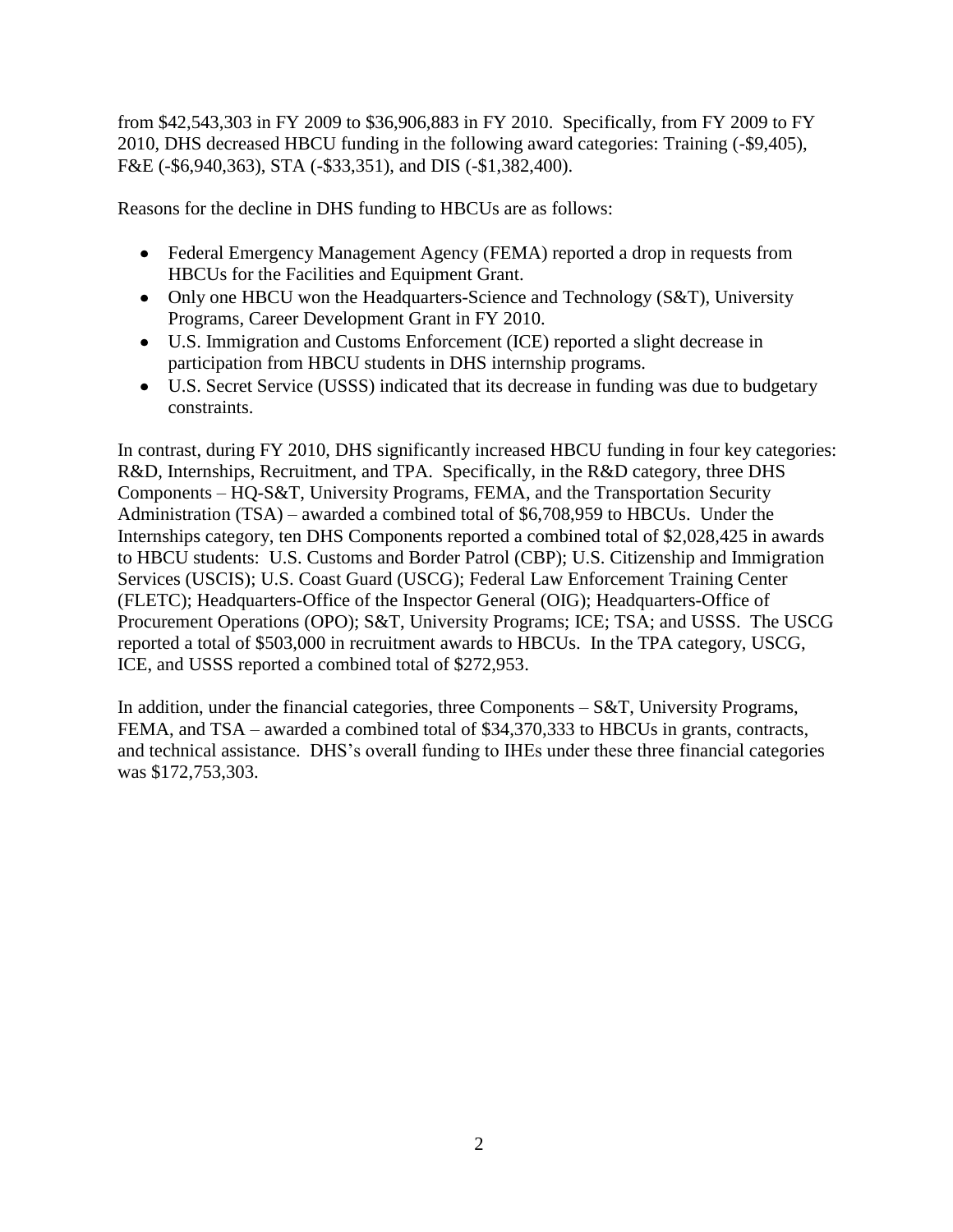# U.S. Department of Homeland Security Part I, Section B – FY 2010 Summary of Select Agency Initiatives by Financial Category

| 2.<br>3.       | U.S. Department of Homeland Security<br>1. AGENCY:<br>DATE:<br>April 6, 2011<br>TOTAL FUNDS AWARDED TO INSTITUTIONS OF HIGHER EDUCATION |  |                                                        |                                                         |                                                                                            |        |    |  |  |  |  |
|----------------|-----------------------------------------------------------------------------------------------------------------------------------------|--|--------------------------------------------------------|---------------------------------------------------------|--------------------------------------------------------------------------------------------|--------|----|--|--|--|--|
|                | (IHEs): $$172,753,303.00$                                                                                                               |  |                                                        |                                                         |                                                                                            |        |    |  |  |  |  |
|                | <b>Category</b>                                                                                                                         |  | <b>FY 2010</b><br><b>Total Funds</b><br><b>To IHES</b> | <b>FY 2010</b><br><b>Total Funds</b><br><b>To HBCUs</b> | <b>Funds To</b><br><b>HBCUs as %</b><br>of FY 2010<br><b>Total Funds</b><br><b>To IHEs</b> |        |    |  |  |  |  |
| 1.             | Grants                                                                                                                                  |  | \$174,749,506.00                                       | \$31,046,815.00                                         | 18%                                                                                        |        |    |  |  |  |  |
| 2.             | Contracts                                                                                                                               |  |                                                        | \$3,3135180.00                                          | 75%                                                                                        |        |    |  |  |  |  |
|                | 3. Loans                                                                                                                                |  |                                                        | \$0.00                                                  |                                                                                            | \$0.00 | 0% |  |  |  |  |
| $\mathbf{4}$ . | Services                                                                                                                                |  | \$0.00                                                 | \$0.00                                                  | 0%                                                                                         |        |    |  |  |  |  |
| 5.             | <b>Technical Assistance</b>                                                                                                             |  | \$34,000.00                                            | \$10,000.00                                             | 29%                                                                                        |        |    |  |  |  |  |
|                | <b>TOTAL</b>                                                                                                                            |  | 172,753,303.00                                         | \$34,370,333.00                                         | 20%                                                                                        |        |    |  |  |  |  |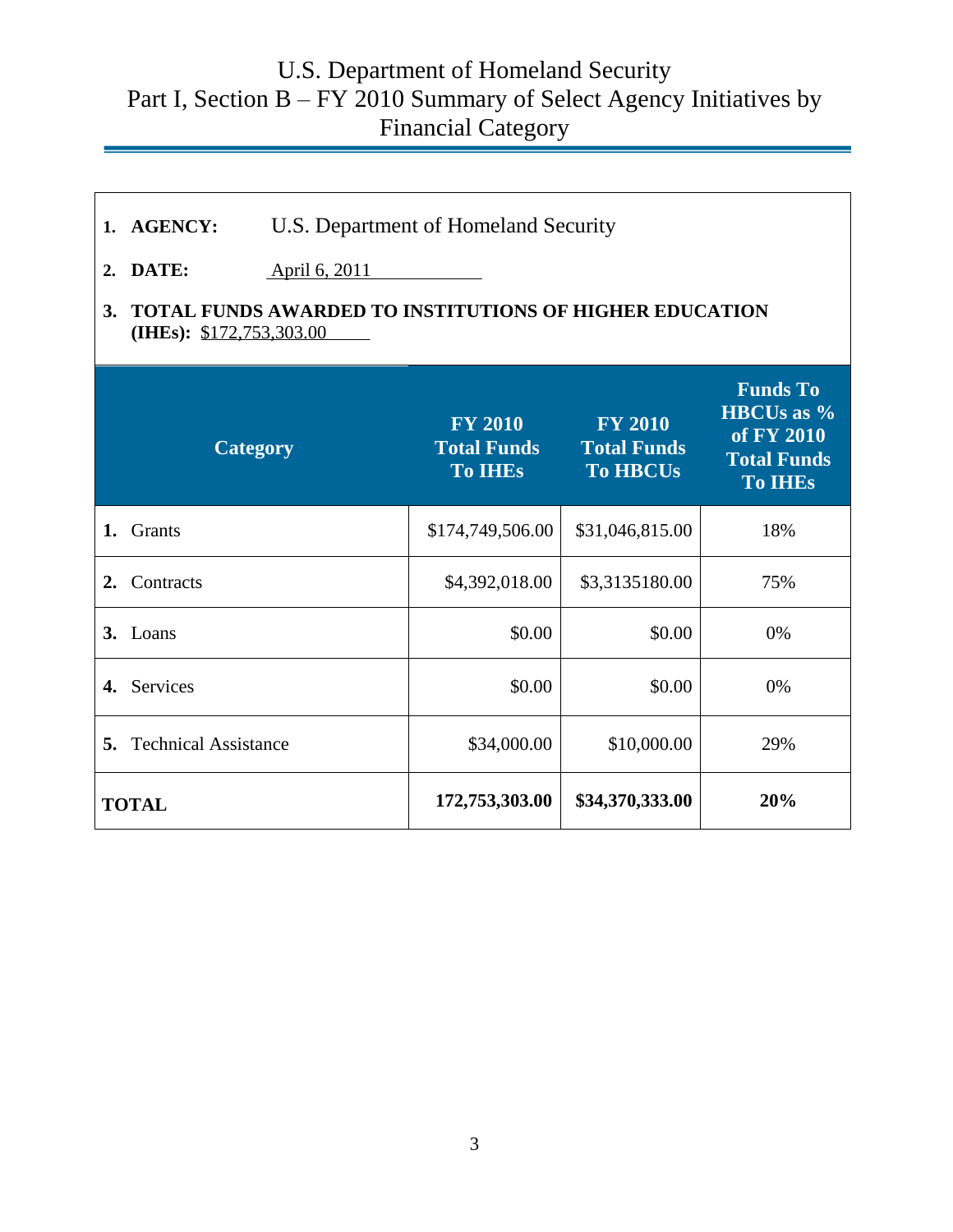## U.S. Department of Homeland Security Part I, Section  $C$  – FY 2010 Summary of Total Awards by Program Category

| 1.               | <b>AGENCY:</b>                                                                      | U.S. Department of Homeland Security            |                                                        |                                                         |                                                                                            |  |  |  |  |  |  |
|------------------|-------------------------------------------------------------------------------------|-------------------------------------------------|--------------------------------------------------------|---------------------------------------------------------|--------------------------------------------------------------------------------------------|--|--|--|--|--|--|
| $\overline{2}$ . | DATE:<br>April 6, 2011                                                              |                                                 |                                                        |                                                         |                                                                                            |  |  |  |  |  |  |
| 3.               | TOTAL FUNDS AWARDED TO INSTITUTIONS OF HIGHER EDUCATION (IHEs):<br>\$210,266,756.72 |                                                 |                                                        |                                                         |                                                                                            |  |  |  |  |  |  |
|                  |                                                                                     | <b>Category</b>                                 | <b>FY 2010</b><br><b>Total Funds</b><br><b>To IHEs</b> | <b>FY 2010</b><br><b>Total Funds</b><br><b>To HBCUs</b> | <b>Funds To</b><br><b>HBCUs as %</b><br>of FY 2010<br><b>Total Funds</b><br><b>To IHEs</b> |  |  |  |  |  |  |
| 1.               | Research & Development                                                              |                                                 | \$43,203,511.00                                        | \$6,708,959.00                                          | 16%                                                                                        |  |  |  |  |  |  |
| 2.               | <b>Program Evaluation</b>                                                           |                                                 | \$4,908.00                                             | \$0.00                                                  | 0%                                                                                         |  |  |  |  |  |  |
| 3.               | Training                                                                            |                                                 | \$75,000.00                                            | \$46,500.00                                             | 62%                                                                                        |  |  |  |  |  |  |
| 4.               | Facilities & Equipment                                                              |                                                 | \$118,404,745.00                                       | \$26,392,325.00                                         | 22%                                                                                        |  |  |  |  |  |  |
| 5.               | & IPAs                                                                              | Internships, Traineeships, Recruitment,         |                                                        | \$2,028,425.41                                          | 13%                                                                                        |  |  |  |  |  |  |
| 6.               | Scholarships, and Other Aid                                                         | <b>Student Tuition Assistance, Fellowships,</b> | \$24,634,037.18                                        | \$184,660.00                                            | 1%                                                                                         |  |  |  |  |  |  |
| 7.               | <b>Direct Institutional Subsidies</b>                                               |                                                 | \$4,348,500.00                                         | \$1,273,060.00                                          | 29%                                                                                        |  |  |  |  |  |  |
| 8.               | Third-Party Awards                                                                  |                                                 | \$805,410.10                                           | \$272,953.10                                            | 34%                                                                                        |  |  |  |  |  |  |
| 9.               | Administrative Infrastructure                                                       |                                                 | \$2,467,500.00                                         | \$0.00                                                  | 0%                                                                                         |  |  |  |  |  |  |
|                  | <b>10.</b> Other Activities (Small Business)<br>Innovation Research)                |                                                 | \$1,233,750.00                                         | \$0.00                                                  | 0%                                                                                         |  |  |  |  |  |  |
|                  | <b>TOTAL</b>                                                                        |                                                 | \$210,266,756.72                                       | \$36,906,882.51                                         | 18%                                                                                        |  |  |  |  |  |  |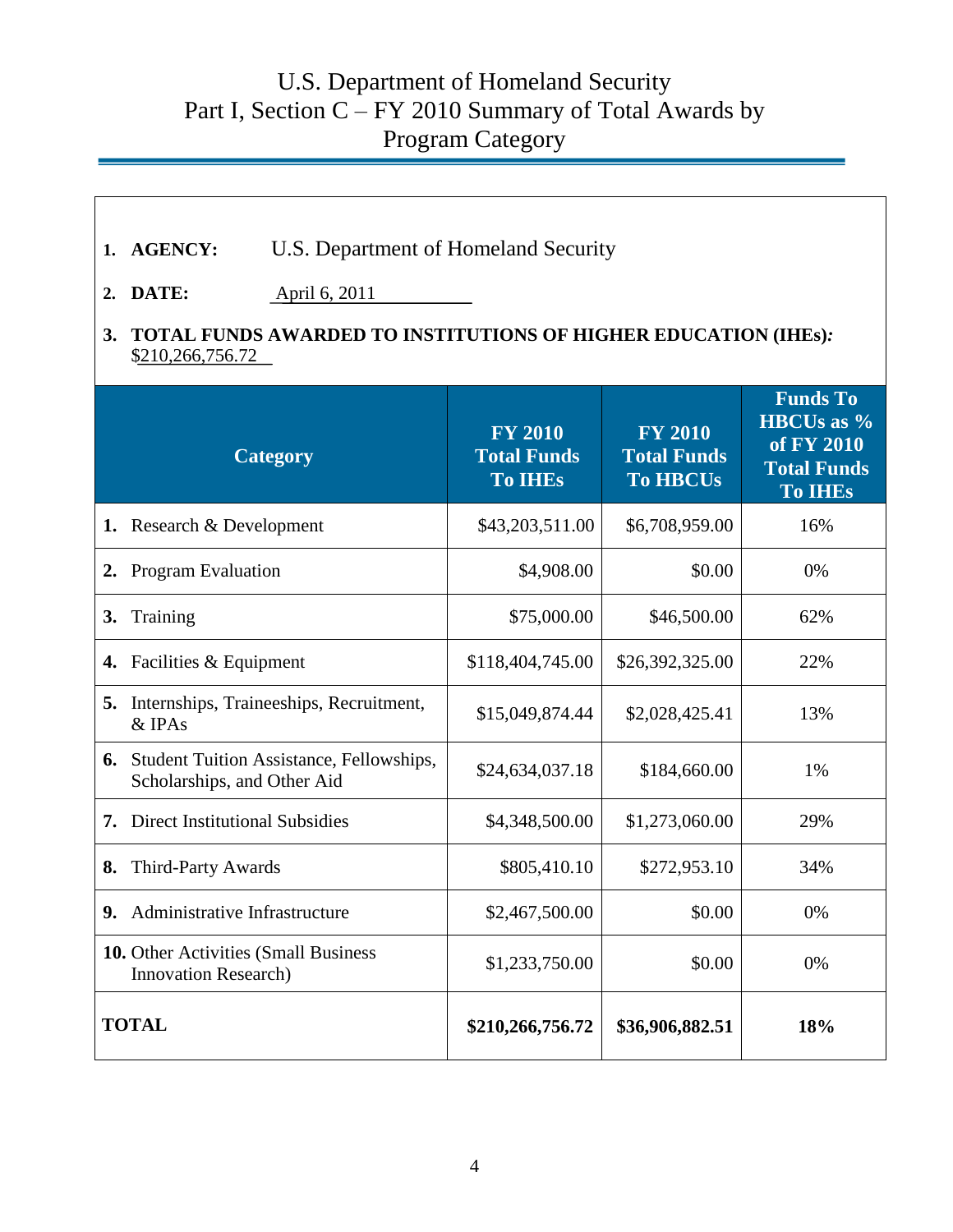|                                         |              |                 | PART I. SECTION D - FY 2010 AGENCY AWARDS BY INSTITUTION AND PROGRAM CATEGORY |                |            |            |            |                |
|-----------------------------------------|--------------|-----------------|-------------------------------------------------------------------------------|----------------|------------|------------|------------|----------------|
|                                         |              |                 |                                                                               |                |            |            |            |                |
| <b>STATE/INSTITUTION</b>                | R&D          | <b>Training</b> | F&E                                                                           | <b>Interns</b> | <b>STA</b> | <b>DIS</b> | <b>TPA</b> | <b>Totals</b>  |
|                                         |              |                 |                                                                               |                |            |            |            |                |
| <b>ALABAMA</b>                          |              |                 |                                                                               |                |            |            |            |                |
| Alabama A&M University                  | 55,286.00    | 384.61          |                                                                               | 350.00         |            | 483,768.00 |            | \$539,788.61   |
| Alabama State University                |              |                 |                                                                               |                |            |            |            | \$0.00         |
| <b>Bishop State Community College</b>   |              |                 |                                                                               |                |            |            |            | \$0.00         |
| Concordia College                       |              |                 |                                                                               |                |            |            |            | \$0.00         |
| Shelton State Community College         |              |                 |                                                                               |                |            |            |            | \$0.00         |
| Gadsden State Community College         |              |                 |                                                                               |                |            |            |            | \$0.00         |
| <b>Lawson State Community College</b>   |              |                 |                                                                               |                |            |            |            | \$0.00         |
| Miles College                           |              |                 |                                                                               | 10,790.00      |            |            |            | \$10,790.00    |
| Oakwood University                      |              |                 |                                                                               |                |            |            |            | \$0.00         |
| Selma University                        |              |                 |                                                                               |                |            |            |            | \$0.00         |
| J. F. Drake Technical College           |              |                 |                                                                               |                |            |            |            | \$0.00         |
| Stillman College                        |              | 384.61          |                                                                               |                |            |            |            | \$384.61       |
| Talladega College                       |              |                 |                                                                               |                |            |            |            | \$0.00         |
| <b>Trenholm State Technical College</b> |              |                 |                                                                               | 29,100.00      |            |            |            | \$29,100.00    |
| Tuskegee University                     | 191,880.00   |                 |                                                                               |                |            |            |            | \$191,880.00   |
| <b>ARKANSAS</b>                         |              |                 |                                                                               |                |            |            |            |                |
| Arkansas Baptist College                |              | 384.56          |                                                                               |                |            |            |            | \$384.56       |
| Philander Smith College                 |              |                 |                                                                               |                |            |            |            | \$0.00         |
| <b>Shorter College</b>                  |              |                 |                                                                               |                |            |            |            | \$0.00         |
| University of Arkansas @ Pine Bluff     | 41,247.00    |                 |                                                                               | 34,075.00      |            | 487,613.00 |            | \$562,935.00   |
| <b>DELAWARE</b>                         |              |                 |                                                                               |                |            |            |            |                |
| Delaware State University               |              |                 | 105,836.00                                                                    | 30,613.00      |            |            |            | \$136,449.00   |
| <b>DISTRICT OF COLUMBIA</b>             |              |                 |                                                                               |                |            |            |            |                |
| <b>Howard University</b>                | 187,076.00   |                 | 62,239.00                                                                     | 120,906.95     | 23,516.00  |            |            | \$393,737.95   |
| University of the District of Columbia  | 2,967,023.00 |                 |                                                                               | 50,956.00      |            |            |            | \$3,017,979.00 |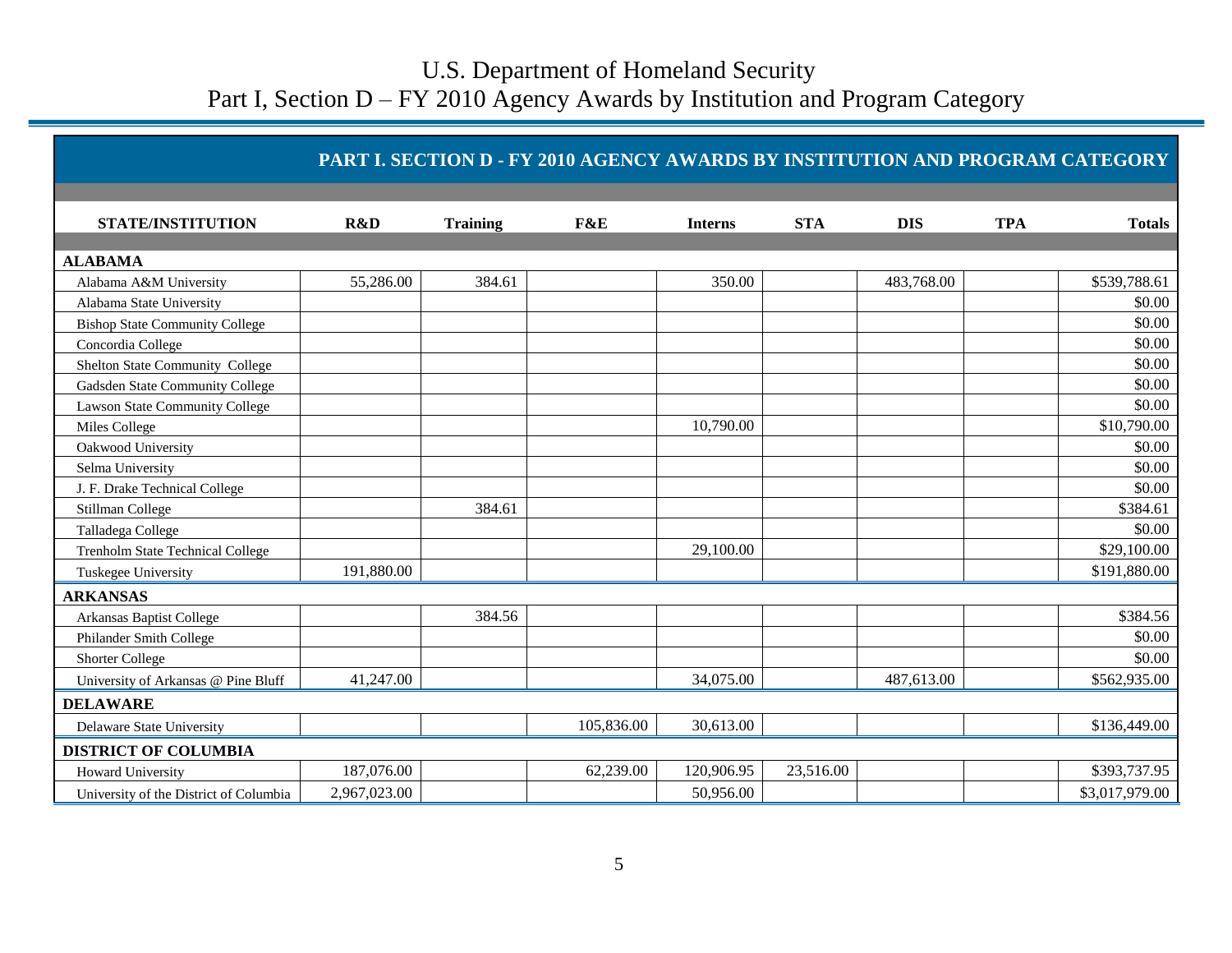| <b>PART I. SECTION D - FY 2010 AGENCY AWARDS BY INSTITUTION AND PROGRAM CATEGORY</b> |
|--------------------------------------------------------------------------------------|
|--------------------------------------------------------------------------------------|

| <b>STATE/INSTITUTION</b>                    | R&D        | <b>Training</b> | F&E           | <b>Interns</b> | <b>STA</b> | <b>DIS</b> | <b>TPA</b> | <b>Totals</b>   |
|---------------------------------------------|------------|-----------------|---------------|----------------|------------|------------|------------|-----------------|
|                                             |            |                 |               |                |            |            |            |                 |
| <b>FLORIDA</b>                              |            |                 |               |                |            |            |            |                 |
| Bethune-Cookman College                     | 21,714.00  | 384.61          |               | 8,287.00       |            |            |            | \$30,385.61     |
| <b>Edward Waters College</b>                |            | 384.61          |               | 4,676.00       |            |            |            | \$5,060.61      |
| Florida A&M University                      | 201,921.00 |                 |               | 37,115.00      | 5,516.00   |            |            | \$244,552.00    |
| Florida Memorial College                    |            |                 |               | 63,325.00      |            |            |            | \$63,325.00     |
| <b>GEORGIA</b>                              |            |                 |               |                |            |            |            |                 |
| Albany State University                     |            | 384.61          |               |                |            |            |            | \$384.61        |
| Clark Atlanta University                    | 24,517.00  | 384.61          |               | 29,314.00      |            |            |            | \$54,215.61     |
| Fort Valley State University                | 15,400.00  |                 |               | 285.00         |            |            |            | \$15,685.00     |
| <b>Interdenomational Theological Center</b> |            |                 |               |                |            |            |            | \$0.00          |
| Morehouse College                           | 229,250.00 | 384.62          |               | 20,948.34      | 9,588.00   |            |            | \$260,170.96    |
| Morehouse School of Medicine                |            |                 |               |                |            |            |            | \$0.00          |
| Morris Brown College                        |            | 384.62          |               |                |            |            |            | \$384.62        |
| Paine College                               |            |                 |               |                |            |            |            | \$0.00          |
| Savannah State University                   |            | 384.62          |               | 29,185.00      | 45,018.00  |            |            | \$74,587.62     |
| Spelman College                             |            | 12,000.00       |               | 30,096.44      |            |            |            | \$42,096.44     |
| <b>KENTUCKY</b>                             |            |                 |               |                |            |            |            |                 |
| Kentucky State University                   | 31,000.00  |                 |               | 240.00         |            |            |            | \$31,240.00     |
| <b>LOUISIANA</b>                            |            |                 |               |                |            |            |            |                 |
| <b>Dillard University</b>                   |            |                 | 3,271,314.00  |                |            |            |            | \$3,271,314.00  |
| <b>Grambling State University</b>           |            |                 | 31,166.00     | 38,927.12      |            |            |            | \$70,093.12     |
| Southern University A&M College             |            |                 | 3,183,463.00  | 150.00         |            |            |            | \$3,183,613.00  |
| Southern University @ New Orleans           |            |                 |               | 500.00         |            |            |            | \$500.00        |
| Southern University @ Shreveport            | 106,724.00 |                 |               |                |            |            |            | \$106,724.00    |
| Xavier University                           |            |                 | 17,370,463.00 |                |            |            |            | \$17,370,463.00 |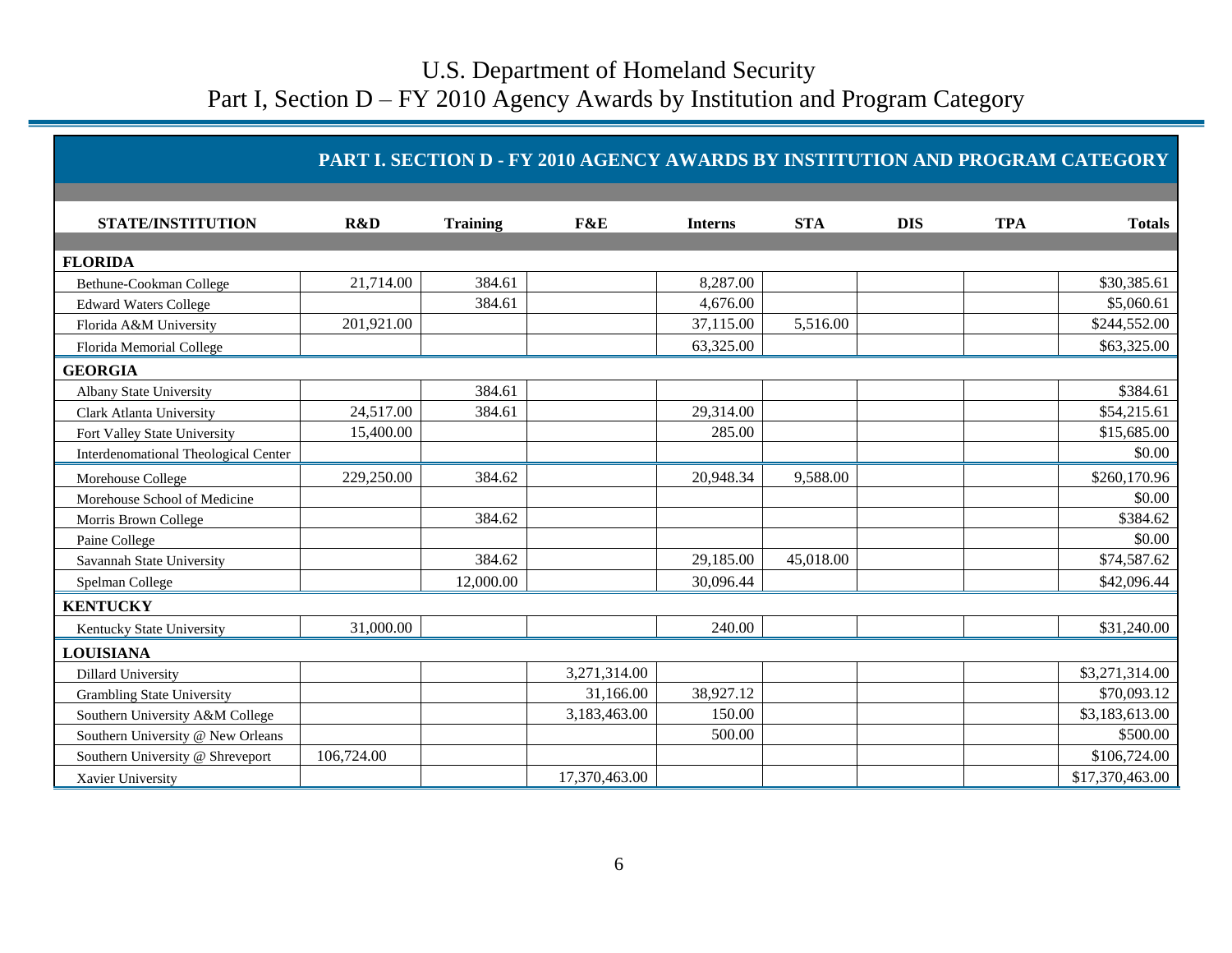|                                      |              |                 | PART I. SECTION D - FY 2010 AGENCY AWARDS BY INSTITUTION AND PROGRAM CATEGORY |                |            |            |            |                |
|--------------------------------------|--------------|-----------------|-------------------------------------------------------------------------------|----------------|------------|------------|------------|----------------|
| <b>STATE/INSTITUTION</b>             | R&D          | <b>Training</b> | F&E                                                                           | <b>Interns</b> | <b>STA</b> | <b>DIS</b> | <b>TPA</b> | <b>Totals</b>  |
| <b>MARYLAND</b>                      |              |                 |                                                                               |                |            |            |            |                |
| <b>Bowie State University</b>        |              |                 |                                                                               | 293,108.57     |            |            |            | \$293,108.57   |
| Coppin State University              |              |                 |                                                                               | 23,854.65      |            |            |            | \$23,854.65    |
| Morgan State University              | 175,813.00   | 384.62          |                                                                               | 86,246.12      |            |            |            | \$262,443.74   |
| University of Maryland Eastern Shore |              |                 | 61,961.00                                                                     | 126,418.12     |            |            |            | \$188,379.12   |
| <b>MICHIGAN</b>                      |              |                 |                                                                               |                |            |            |            |                |
| Lewis College of Business            |              |                 |                                                                               |                |            |            |            | \$0.00         |
| <b>MISSISSIPPI</b>                   |              |                 |                                                                               |                |            |            |            |                |
| <b>Alcorn State University</b>       | 50,000.00    |                 |                                                                               |                |            |            |            | \$50,000.00    |
| Coahoma Community College            |              |                 |                                                                               |                |            |            |            | \$0.00         |
| Hinds Community College, Utica       |              |                 |                                                                               |                |            |            |            | \$0.00         |
| Jackson State University             | 1,054,317.00 | 384.62          |                                                                               | 6,279.00       | 7,273.00   |            |            | \$1,068,253.62 |
| Mary Holmes College                  |              |                 |                                                                               |                |            |            |            | \$0.00         |
| Mississippi Valley State University  | 60,912.00    | 384.62          |                                                                               | 175.00         |            |            |            | \$61,471.62    |
| <b>Rust College</b>                  |              | 384.62          |                                                                               |                |            |            |            | \$384.62       |
| Tougaloo College                     | 490,000.00   |                 |                                                                               | 165,000.00     |            |            |            | \$655,000.00   |
| <b>MISSOURI</b>                      |              |                 |                                                                               |                |            |            |            |                |
| Harris-Stowe State College           |              |                 |                                                                               |                |            |            |            | \$0.00         |
| Lincoln University                   |              |                 |                                                                               |                |            |            |            | \$0.00         |
| <b>NORTH CAROLINA</b>                |              |                 |                                                                               |                |            |            |            |                |
| Barber-Scotia College                |              |                 |                                                                               |                |            |            |            | \$0.00         |
| <b>Bennett College</b>               |              | 384.62          |                                                                               |                |            |            |            | \$384.62       |
| Elizabeth City State University      | 32,721.00    |                 |                                                                               | 33,250.00      | 39,366.00  |            |            | \$105,337.00   |
| <b>Fayetteville State University</b> |              | 12,000.00       |                                                                               | 5,476.12       |            |            |            | \$17,476.12    |
| Johnson C. Smith University          | 109,255.00   | 384.62          |                                                                               | 12,352.00      |            |            |            | \$121,991.62   |
| Livingstone College                  |              | 384.62          |                                                                               | 100.00         |            |            |            | \$484.62       |
| North Carolina State A&T University  | 84,451.00    |                 |                                                                               | 144,393.62     | 13,206.00  |            |            | \$242,050.62   |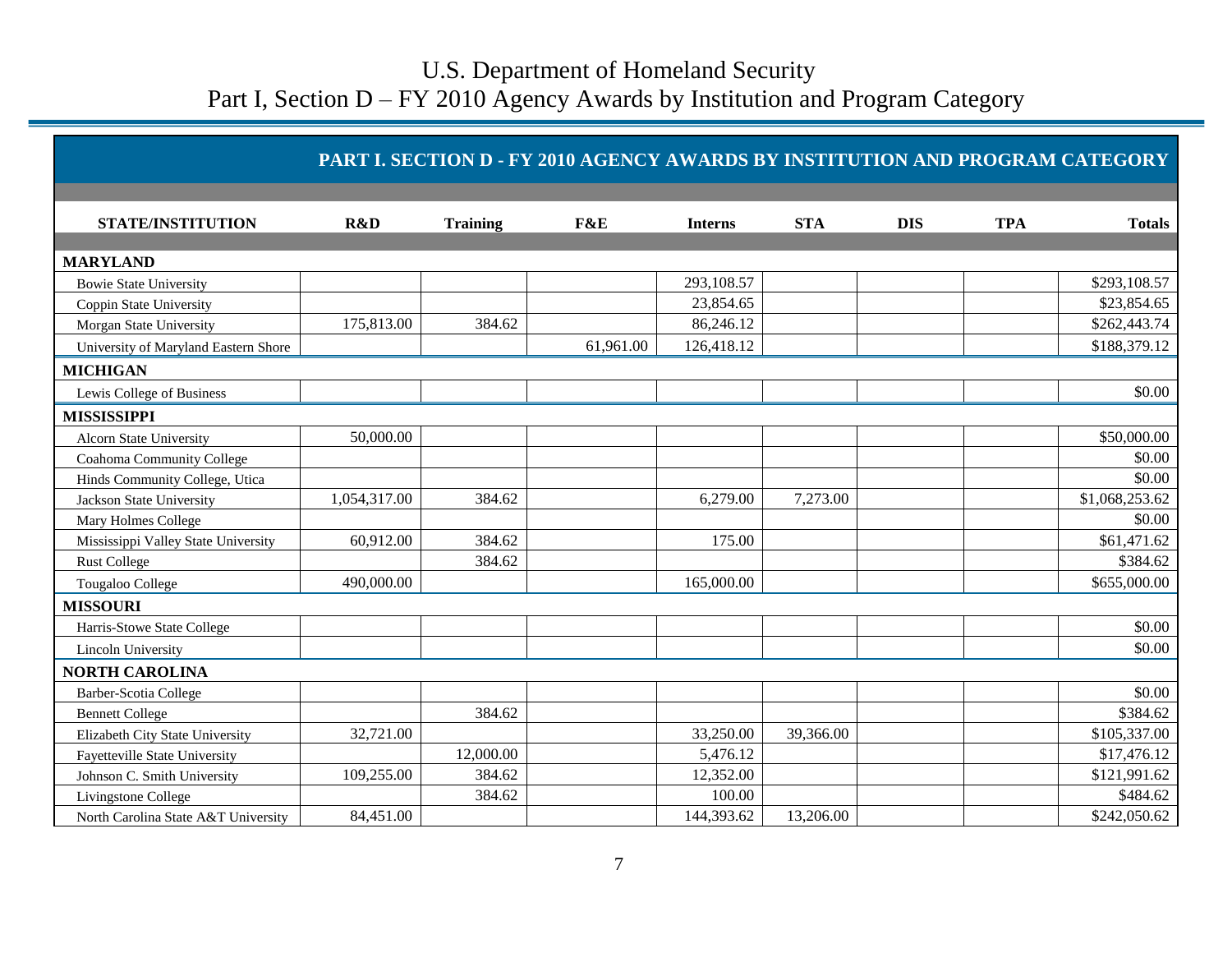| <b>STATE/INSTITUTION</b>          | R&D       | <b>Training</b> | F&E | <b>Interns</b> | <b>STA</b> | <b>DIS</b> | <b>TPA</b> | <b>Totals</b> |
|-----------------------------------|-----------|-----------------|-----|----------------|------------|------------|------------|---------------|
|                                   |           |                 |     |                |            |            |            |               |
| North Carolina Central University | 11,538.00 |                 |     | 400.00         |            |            |            | \$11,938.00   |
| St. Augustine's College           |           | 384.62          |     |                |            |            |            | \$384.62      |
| Shaw University                   |           |                 |     |                |            |            |            | \$0.00        |
| Winston-Salem State University    |           | 384.62          |     | 150.00         |            |            |            | \$534.62      |
| <b>OHIO</b>                       |           |                 |     |                |            |            |            |               |
| <b>Central State University</b>   |           |                 |     |                |            |            |            | \$0.00        |
| Wilberforce University            |           | 384.62          |     |                |            |            |            | \$384.62      |
| <b>OKLAHOMA</b>                   |           |                 |     |                |            |            |            |               |
| Langston University               |           | 384.62          |     | 125.00         |            |            |            | \$509.62      |
| <b>PENNSYLVANIA</b>               |           |                 |     |                |            |            |            |               |
| Cheyney University                |           | 384.62          |     |                |            |            |            | \$384.62      |
| Lincoln University                |           | 384.62          |     | 5,276.12       |            |            |            | \$5,660.74    |
| <b>SOUTH CAROLINA</b>             |           |                 |     |                |            |            |            |               |
| Allen University                  |           |                 |     |                |            |            |            | \$0.00        |
| <b>Benedict College</b>           |           |                 |     | 3,732.00       |            |            |            | \$3,732.00    |
| Claflin College                   |           |                 |     |                |            |            |            | \$0.00        |
| Clinton Junior College            |           |                 |     | 28,469.00      |            |            |            | \$28,469.00   |
| Denmark Technical College         |           |                 |     |                |            |            |            | \$0.00        |
| Morris College                    |           |                 |     |                |            |            |            | \$0.00        |
| South Carolina State University   | 50,000.00 |                 |     | 29,350.00      | 8,900.00   |            |            | \$88,250.00   |
| Voorhees College                  |           |                 |     |                |            |            |            | \$0.00        |
| <b>TENNESSEE</b>                  |           |                 |     |                |            |            |            |               |
| Fisk University                   |           |                 |     | 175.00         |            |            |            | \$175.00      |
| Knoxville College                 |           |                 |     |                |            |            |            | \$0.00        |
| Lane College                      |           |                 |     |                |            |            |            | \$0.00        |
| Lemoyne-Owen College              |           | 384.62          |     | 11,142.56      |            |            |            | \$11,527.18   |
| Meharry Medical College           | 30,405.00 |                 |     |                |            |            |            | \$30,405.00   |
| Tennessee State University        |           |                 |     | 39,205.00      |            | 301,679.00 |            | \$340,884.00  |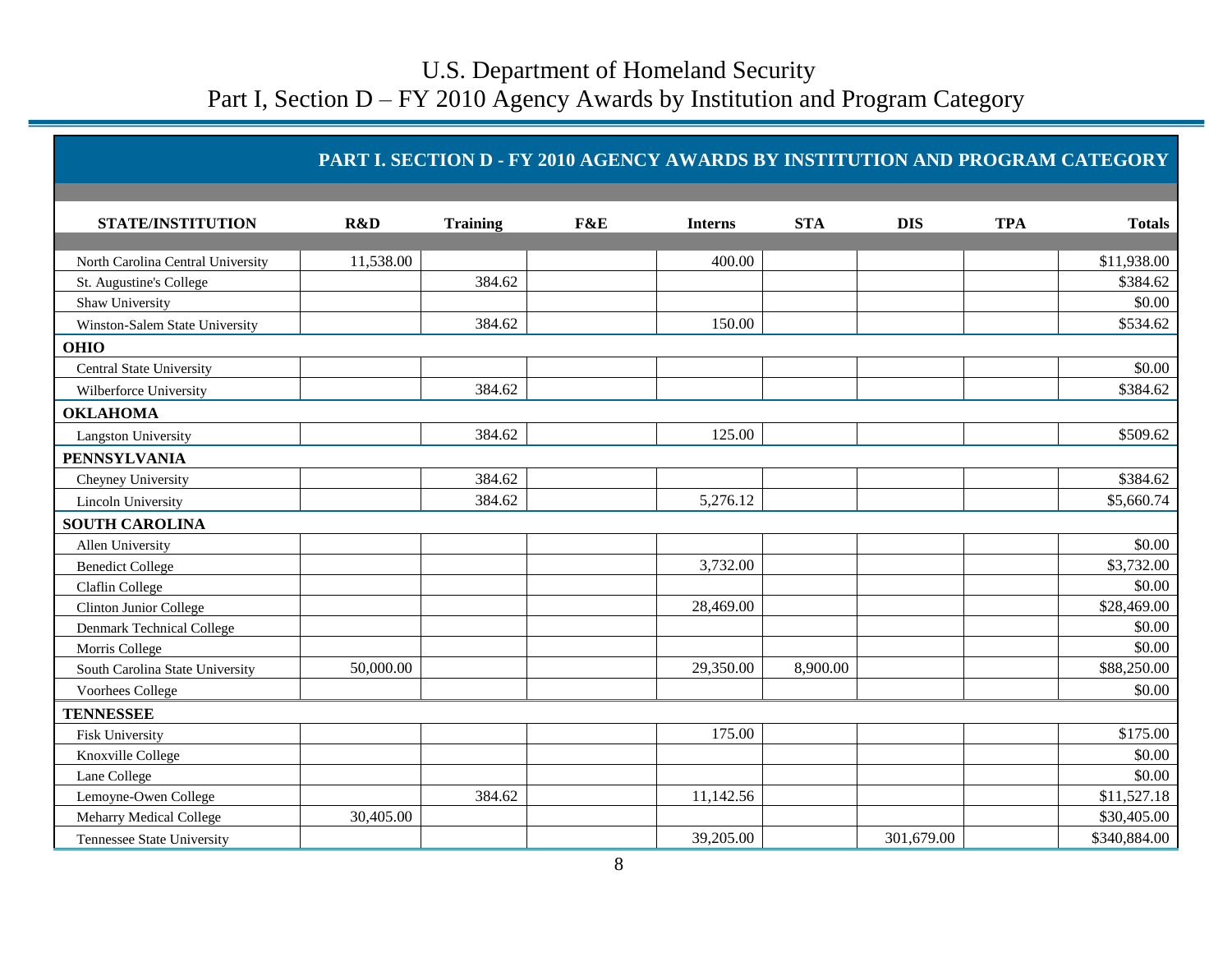|                                  |            |                 | PART I. SECTION D - FY 2010 AGENCY AWARDS BY INSTITUTION AND PROGRAM CATEGORY |                |            |            |            |                |
|----------------------------------|------------|-----------------|-------------------------------------------------------------------------------|----------------|------------|------------|------------|----------------|
| <b>STATE/INSTITUTION</b>         | R&D        | <b>Training</b> | F&E                                                                           | <b>Interns</b> | <b>STA</b> | <b>DIS</b> | <b>TPA</b> | <b>Totals</b>  |
|                                  |            |                 |                                                                               |                |            |            |            |                |
| <b>TEXAS</b>                     |            |                 |                                                                               |                |            |            |            |                |
| Huston-Tillotson College         |            |                 |                                                                               | 60.00          |            |            |            | \$60.00        |
| Jarvis Christian College         |            |                 |                                                                               |                |            |            |            | \$0.00         |
| Paul Quinn College               |            |                 |                                                                               |                |            |            |            | \$0.00         |
| Prairie View A&M University      |            |                 |                                                                               | 30,175.00      |            |            |            | \$30,175.00    |
| Saint Phillip's College          |            | 384.62          |                                                                               | 34,075.00      |            |            |            | \$34,459.62    |
| Southwestern Christian College   |            |                 |                                                                               |                |            |            |            | \$0.00         |
| <b>Texas College</b>             |            |                 |                                                                               |                |            |            |            | \$0.00         |
| <b>Texas Southern University</b> | 436,563.00 | 12,000.00       | 2,305,883.00                                                                  | 25,600.00      |            |            |            | \$2,780,046.00 |
| Wiley College                    | 49,946.00  |                 |                                                                               |                |            |            |            | \$49,946.00    |
| <b>VIRGINIA</b>                  |            |                 |                                                                               |                |            |            |            |                |
| Hampton University               |            |                 |                                                                               | 37,125.00      | 32,277.00  |            |            | \$69,402.00    |
| Norfolk State University         |            |                 |                                                                               | 131,498.00     |            |            |            | \$131,498.00   |
| Saint Paul's College             |            |                 |                                                                               |                |            |            |            | \$0.00         |
| Virginia Union University        |            | 384.62          |                                                                               | 27,130.00      |            |            |            | \$27,514.62    |
| Virginia State University        |            | 500.00          |                                                                               | 48,664.68      |            |            |            | \$49,164.68    |
| Virginia University at Lynchburg |            |                 |                                                                               | 200.00         |            |            |            | \$200.00       |
| <b>WEST VIRGINIA</b>             |            |                 |                                                                               |                |            |            |            |                |
| <b>Bluefield College</b>         |            |                 |                                                                               |                |            |            |            | \$0.00         |
| West Virginia State College      |            |                 |                                                                               |                |            |            |            | \$0.00         |
| <b>U.S. VIRGIN ISLANDS</b>       |            |                 |                                                                               |                |            |            |            |                |
| University of the Virgin Islands |            |                 |                                                                               | 3,306.00       |            |            |            | \$3,306.00     |
| <b>UNIDENTIFIED HBCUs</b>        |            |                 |                                                                               |                |            |            |            |                |
|                                  |            |                 |                                                                               |                |            |            |            | \$0.00         |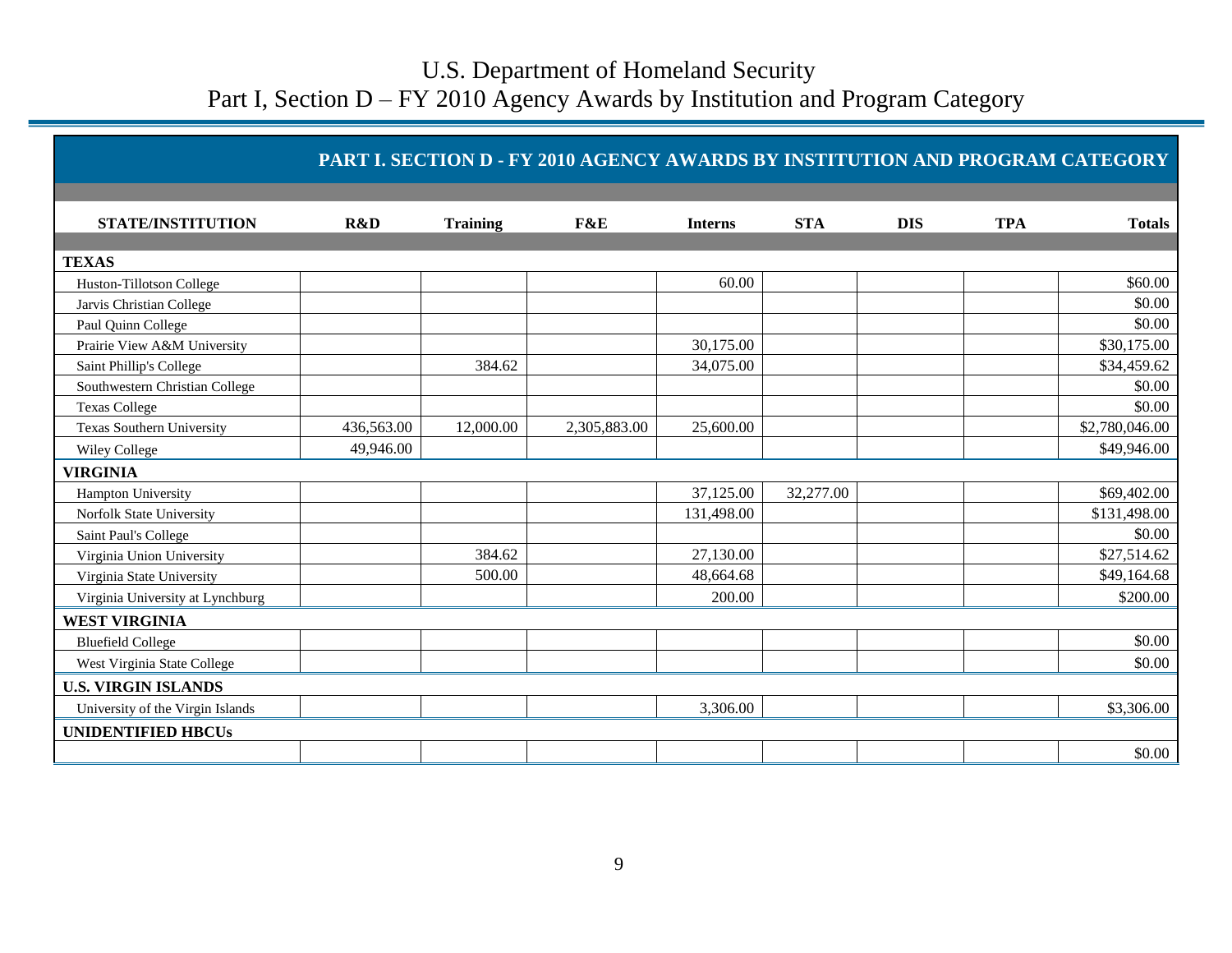|                                                         |                |                 | PART I. SECTION D - FY 2010 AGENCY AWARDS BY INSTITUTION AND PROGRAM CATEGORY |                |              |                |              |                 |
|---------------------------------------------------------|----------------|-----------------|-------------------------------------------------------------------------------|----------------|--------------|----------------|--------------|-----------------|
| <b>STATE/INSTITUTION</b>                                | R&D            | <b>Training</b> | F&E                                                                           | <b>Interns</b> | <b>STA</b>   | <b>DIS</b>     | <b>TPA</b>   | <b>Totals</b>   |
| <b>OTHER</b>                                            |                |                 |                                                                               |                |              |                |              |                 |
| OPO - HBCU 3rd Annual Career<br>Development Marketplace |                |                 |                                                                               | 399.00         |              |                |              | \$399.00        |
| <b>USCG</b> Recruitment Activities &<br>Sponsorships    |                |                 |                                                                               | 135,675.00     |              |                | 241,150.00   | \$376,825.00    |
| <b>ICE</b> Recruitment Publications                     |                |                 |                                                                               |                |              |                | 3,000.00     | \$3,000.00      |
| <b>USSS</b> Recruitment Activities                      |                |                 |                                                                               |                |              |                | 28,803.10    | \$28,803.10     |
| <b>GRAND TOTAL</b>                                      | \$6,708,959.00 | \$46,500.00     | \$26,392,325.00                                                               | \$2,028,425.41 | \$184,660.00 | \$1,273,060.00 | \$272,953.10 | \$36,906,882.51 |

R&D - Research & Development Interns - Traineeships, Internships, Recruitment, & IPAs DIS - Direct Institutional Subsidies STA - Student Tuition Assistance, Fellowships, Scholarships, & IPAs F&E - Facilities & Equipment TPA – Third Party Award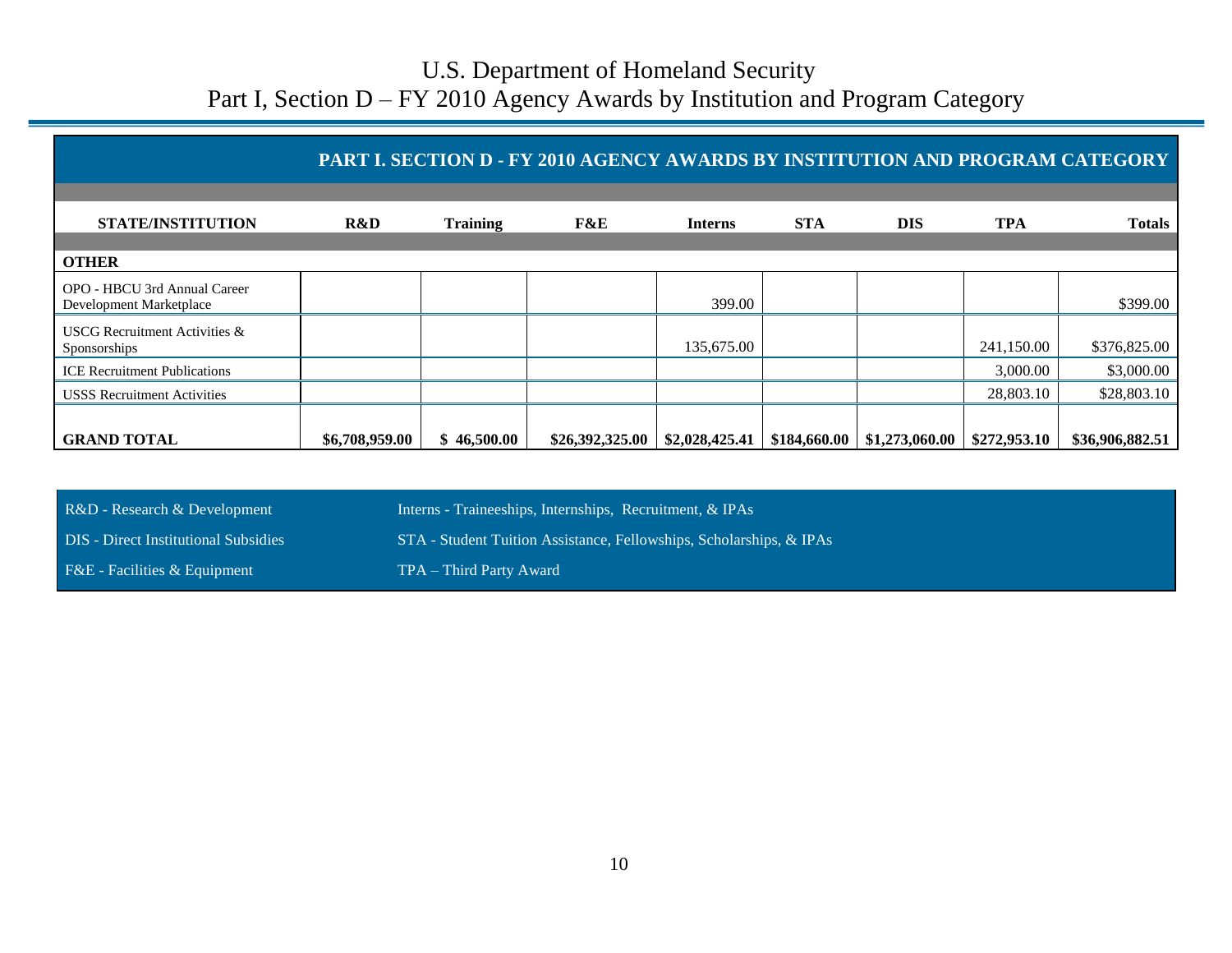#### **Research and Development – Total Award: \$6,708,959.00**

The Federal Emergency Management Agency (FEMA) gave an award to three HBCUs – University of the District of Columbia, Washington, DC; Florida A&M University, FL; and Southern A&M College, LA – under a Competitive Training Grants Program, which provides students training on legal issues in preparation, response, and recovery. Award: \$3,178,518.00

The Directorate of Science & Technology, University Programs, (S&T, University Programs) awarded HBCUs funding under the *Summer Research Team (SRT) Program*. The SRT engages early career faculty and students with the DHS Centers of Excellence. The purpose of the program is to increase and enhance the scientific leadership at Minority Serving Institutions (MSIs) in research areas that support the mission and goals of DHS. In addition, S&T, University Programs, continued collaborative partnerships between DHS Centers of Excellence and HBCUs and awarded funds to expand MSIs' science, technology, engineering, and mathematics (STEM) capabilities and develop a number of proven career pathways for MSI students. Participating HBCUs included Alabama A&M University, AL; Tuskegee University, AL; University of Arkansas at Pine Bluff, AR; Howard University, Washington, DC; Bethune-Cookman University, FL; Florida A&M University, FL; Clark Atlanta University, GA; Fort Valley State University, GA; Morehouse College, GA; Kentucky State University, KY; Morgan State University, MD; Alcorn State University, MS; Jackson State University, MS; Mississippi Valley State University, MS; Tougaloo College, MS; Elizabeth City State University, NC; Johnson C Smith University, NC; North Carolina A&T State University, NC; North Carolina Central University, NC; South Carolina State University, SC; Meharry Medical College, TN; Texas Southern University, TX; and Wiley College, TX. Award: \$3,395,441.00

The Transportation Security Administration (TSA) provided two HBCUs – Texas Southern University, TX, and Tougaloo College, MS – with awards to develop a training DVD focusing on bus security in coordination with other mass transit employees stakeholders. Award: \$135,000.00

#### **Training – Total Award: \$46,500.00**

The U.S. Coast Guard (USCG) increased Admiral/SES partnerships with 22 HBCUs to enhance the USCG's exposure on HBCU campuses. The USCG established formal Memorandum of Understandings (MOUs) with HBCUs to deliver professional/leadership training by USCG members, Capstone project sponsorship, and other training opportunities. For example, the USCG provided subject matter experts to assist Texas Southern University in the classroom and in developing curriculum for their new degree program Maritime Transportation Management and Security. Participating HBCUs include Spelman College, GA; Fayetteville State University, NC; Tennessee State University, TN; and Texas Southern University, TX. Award: \$36,000.00

U.S. Citizenship and Immigration Services (USCIS) Management Officials conducted training covering the schedule A hiring authority and how to apply for Federal employment at an HBCU, Virginia State University. Approximately 100 students attended this training. Award: \$500.00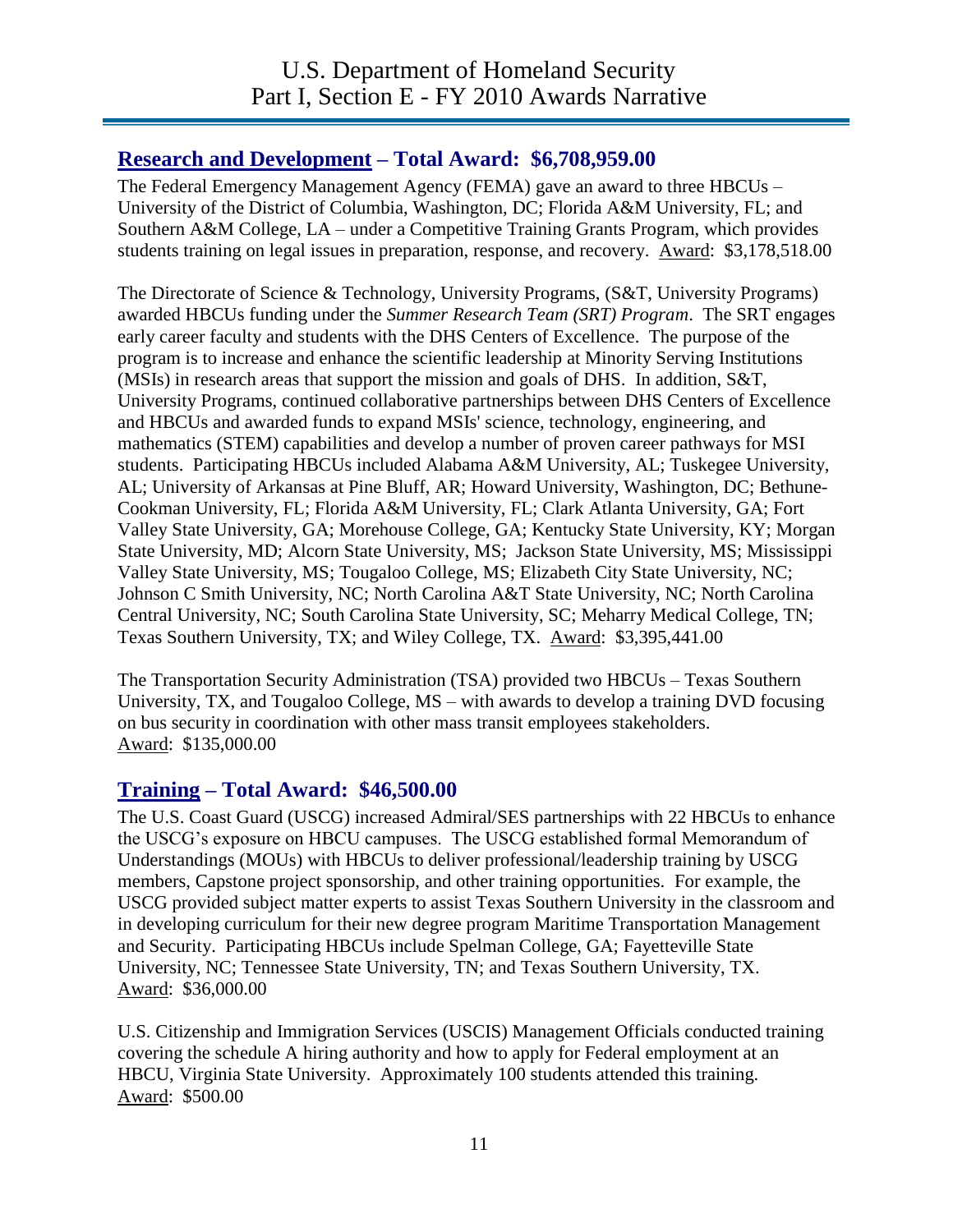The Emergency Management Institute, a component of FEMA, awarded stipends to senior academic officials from the following HBCUs: Alabama A&M University, AL; Stillman College, AL; Arkansas Baptist College, AR; Bethune-Cookman University, FL; Edward Waters College, FL; Albany State University, GA; Clark-Atlanta University, GA; Morehouse College, GA; Morris Brown University, GA; Savannah State University, GA; Morgan State University, MD; Jackson State University, MS; Mississippi Valley State University, MS; Rust College, MS; Bennett College, NC; Johnson C. Smith University, NC; Livingston College, NC; St. Augustine's College, NC; Winston-Salem University, NC; Wilberforce University, OH; Langston University, OK; Cheney University, PA; Lincoln University, PA; Lemoyne-Owen College, TN; St. Phillips College, TX; and Virginia Union University, VA. Award: \$10,000.00

#### **Facilities and Equipment – Total Award: \$26,392,325.00**

FEMA awarded funds to eight HBCUs for facilities, buildings, and equipment through the Agency's Public Assistance program.

#### **Internships, Traineeships, Recruitment and IPAs – Total Award: \$2,028,425.41**

U.S. Customs & Border Protection (CBP) sponsored 11 HBCU students under the Student Career Employment Program  $(SCEP)^1$  from the following institutions: Howard University, Washington, DC; University of the District of Columbia, Washington, DC; University of Delaware, DE; Clark Atlanta University, GA; Bowie State University, MD; Morgan State University, MD; University of Maryland Eastern Shore, MD; Clinton Junior College, SC; Virginia State University, VA; and the University of the Virgin Islands, VI. Award: \$217,468.00

In addition, 13 students from nine HBCUs participated in CBP's STEP program – Howard University, Washington, DC; University of the District of Columbia, Washington, DC; University of Delaware, DE; Spellman College, GA; Bowie State University, MD; Morgan State University, MD; University of Maryland Eastern Shore, MD; Johnson C. Smith University, NC; and Virginia State University, VA. Award: \$186,326.00

CBP also participated in recruitment activities and funded recruitment advertisements. Award: \$9,104.00

USCIS hired seven students under the Student Temporary Employment Program  $(STEP)^2$  and one Federal Career Intern Program (FCIP). Participating HBCUs included Howard University,

 $\overline{a}$  $<sup>1</sup>$  The Student Career Employment Program provides student interns with work experience directly related to the</sup> student's academic program and career goals. Students in the SCEP program may be noncompetitively converted to term, career or career-conditional appointments following completion of their academic and work experience requirements.

 $2$  The Student Temporary Employment Program offers students the opportunity to temporarily work at Federal agencies, and provides maximum flexibility to both students and managers because the nature of the work does not have to be related to the student's academic or career goals.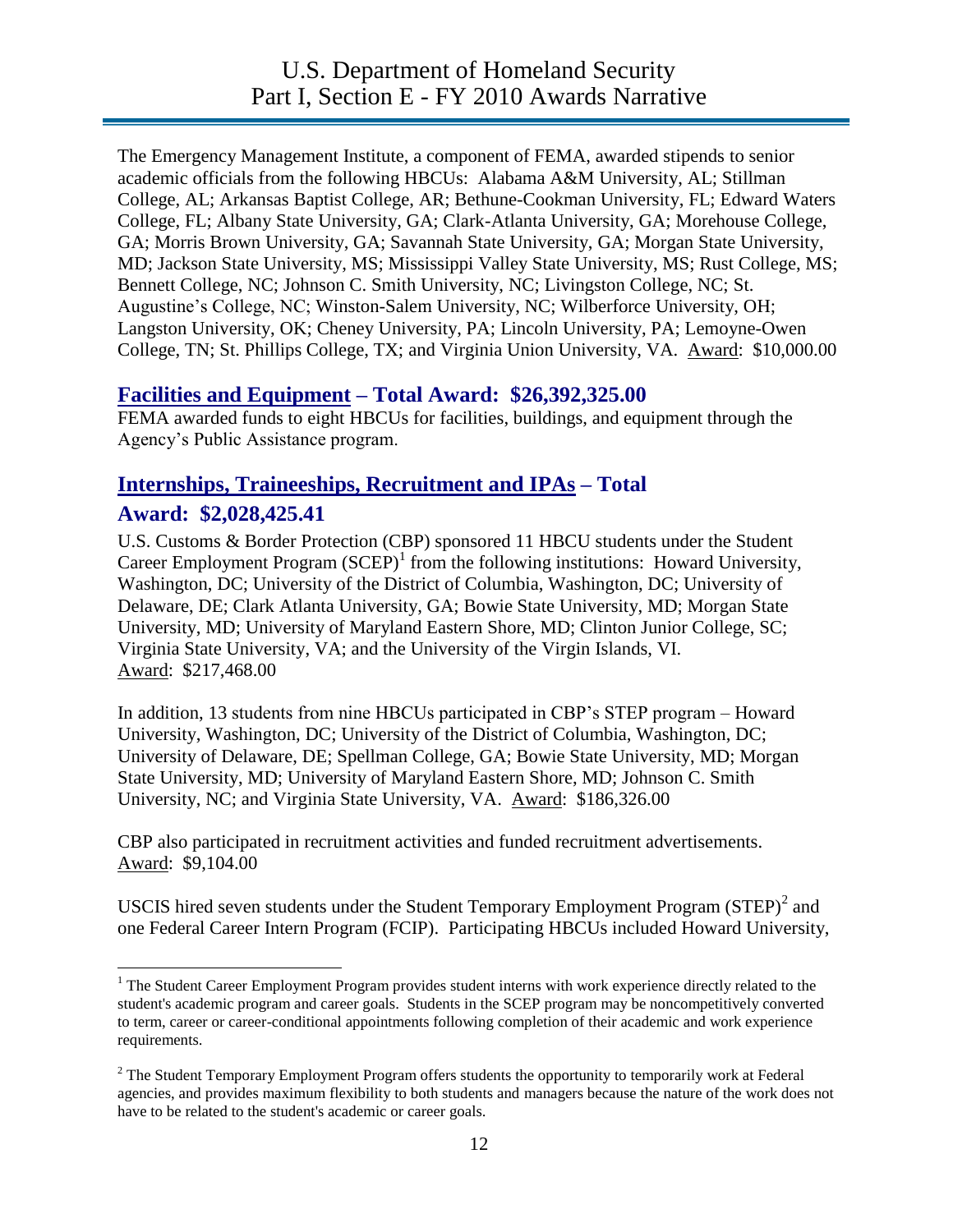Washington, DC; Bethune-Cookman College, FL; Florida A&M University, FL; Morgan State University, MD; University of Maryland Eastern Shore, MD; Hampton University, VA; and Virginia State University, VA. Award: \$49,920.00

USCIS also participated in recruitment and outreach activities. Award: \$1,850.00

USCG sponsored 10 HBCU students through the SCEP, STEP, and the MSIs National Intern Program from the following institutions: Howard University, Washington, DC; University of the District of Columbia, Washington, DC; Bowie State University, MD; Morgan State University, MD; Elizabeth City State University, NC; North Carolina State A&T University, NC; and Norfolk State University, VA. Award: \$235,328.00

USCG developed a comprehensive marketing plan focused on HBCUs and their diverse and talented student bodies. This marketing plan targeted specific HBCUs and included advertisements in student newspapers, HBCU web pages, Sport program guides, movie theatres and local TV/radio. The USCG also attended several college fairs at HBCUs throughout the country as well as holding information sessions to increase student awareness of USCG opportunities. Participating HBCUs included Alabama A&M University, AL; Tuskegee University, AL; Bethune-Cookman College, FL; Florida A&M University, FL; Florida Memorial College, FL; Morehouse College, GA; Savannah State University, GA; Spelman College, GA; Morgan State University, MD; Jackson State University, MS; North Carolina State A&T University, NC; North Carolina Central University, NC; South Carolina State University, SC; Fisk University, TN; Tennessee State University, TN; Prairie View A&M University, TX; Texas Southern University, TX; and Hampton University, VA. In addition, the USCG also funded a comprehensive athletic sponsorship with Texas Southern University, which included a USCG ad banner in their indoor arena, a USCG banner displayed at all home football games, and color advertisement in every football and basketball program guides. Award: \$503,000.00

The Federal Law Enforcement Training Center (FLETC) hired three HBCU students through the SCEP, STEP, and FLETC's College Intern Program. Participating HBCUs included Edwards Waters College, FL; University of Maryland Eastern Shore, MD; and Benedict College, SC. Award: \$11,784.00

FLETC also attended recruitment activities at Bethune-Cookman University, FL, and Savannah State University, GA. Award: \$1,282.00

The Office of the Inspector General (OIG) sponsored seven students from HBCUs under the STEP and FCIP from Howard University, Washington, DC; Morehouse College, GA; Coppin State University, MD; and Morgan State University, MD. Award: \$69,834.44

OIG also participated in recruitment activities. Award: \$2,365.00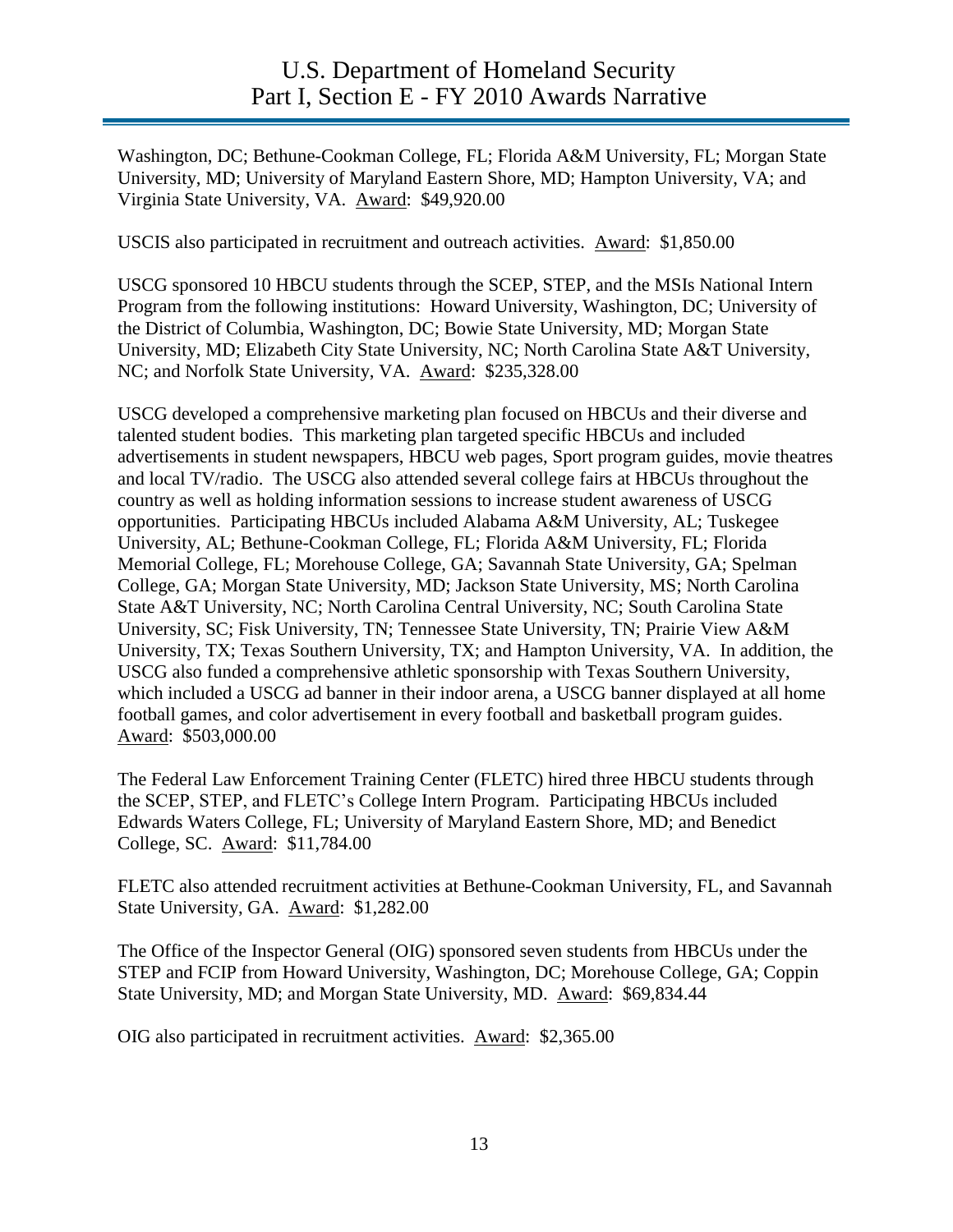Headquarters-Office of Procurement Operations (OPO) sponsored eight students from HBCUs under the Acquisition Professional Career Program (APCP) from Howard University, Washington, DC; Grambling State University, LA; Morgan State University, MD; University of Maryland Eastern Shore, MD; Fayetteville State University, NC; Lincoln University, PA. Award: \$42,208.96

In addition, OPO attended career fairs sponsored by HBCUs, including the HBCU 3<sup>rd</sup> Annual Career Development Marketplace. Award: \$749.00

S&T, University Programs, continued its DHS Summer Internship Program intended to provide undergraduate juniors and seniors the opportunity to work with homeland security professionals and researchers during the summer. This is a 10-week summer research experience for undergraduate students majoring in homeland security related to science, technology, engineering, and mathematics (HS-STEM). Participating HBCUs included Miles College, AL, and Jackson State University, MS. Award: \$16,362.00

U.S. Immigration and Customs Enforcement (ICE) awarded internships to 13 students attending HBCUs through the SCEP and STEP programs. These internships provided students an opportunity to discover and build career avenues within ICE and the Federal government, and an opportunity to further their professional development. These students came from several HBCUs, including the University of Arkansas at Pine Bluff, AR; Florida Memorial University, FL; Grambling State University, LA; Bowie University, MD; University of Maryland Eastern Shore, MD; North Carolina A&T State University, NC; Norfolk State University, VA; Virginia Union University, VA; and St. Phillips College, TX. Award: \$375,342.00

ICE attended career fairs at the following academic institutions: Howard University, Washington, DC; Florida A&M University, FL; Spelman College, GA; Grambling State University, LA; Jackson State University, MS; and Fayetteville State University, NC. Award: \$407.00

TSA participated in recruitment activities and placed recruitment advertisements with seven HBCUs: Delaware State University, DE; Florida Memorial College, FL; Fort Valley State University, GA; Morehouse College, GA; Kentucky State University, KY; Bowie State University, MD; and Texas Southern University, TX. Award: \$1,930.00

TSA also established and executed an Intergovernmental Personnel Act (IPA) assignment of a senior level employee to Tougaloo College, MS, to further efforts with the White House Initiatives on HBCU, TSA recruitment and award campaign. Award: \$165,000.00

U.S. Secret Service (USSS) sponsored 10 HBCU students under STEP from the following HBCUs: Howard University, Washington, DC; Spelman College, GA; Bowie University, MD; North Carolina State A&T University, NC; LeMoyne-Owen College, TN; and Virginia State University, VA. Award: \$135,541.01